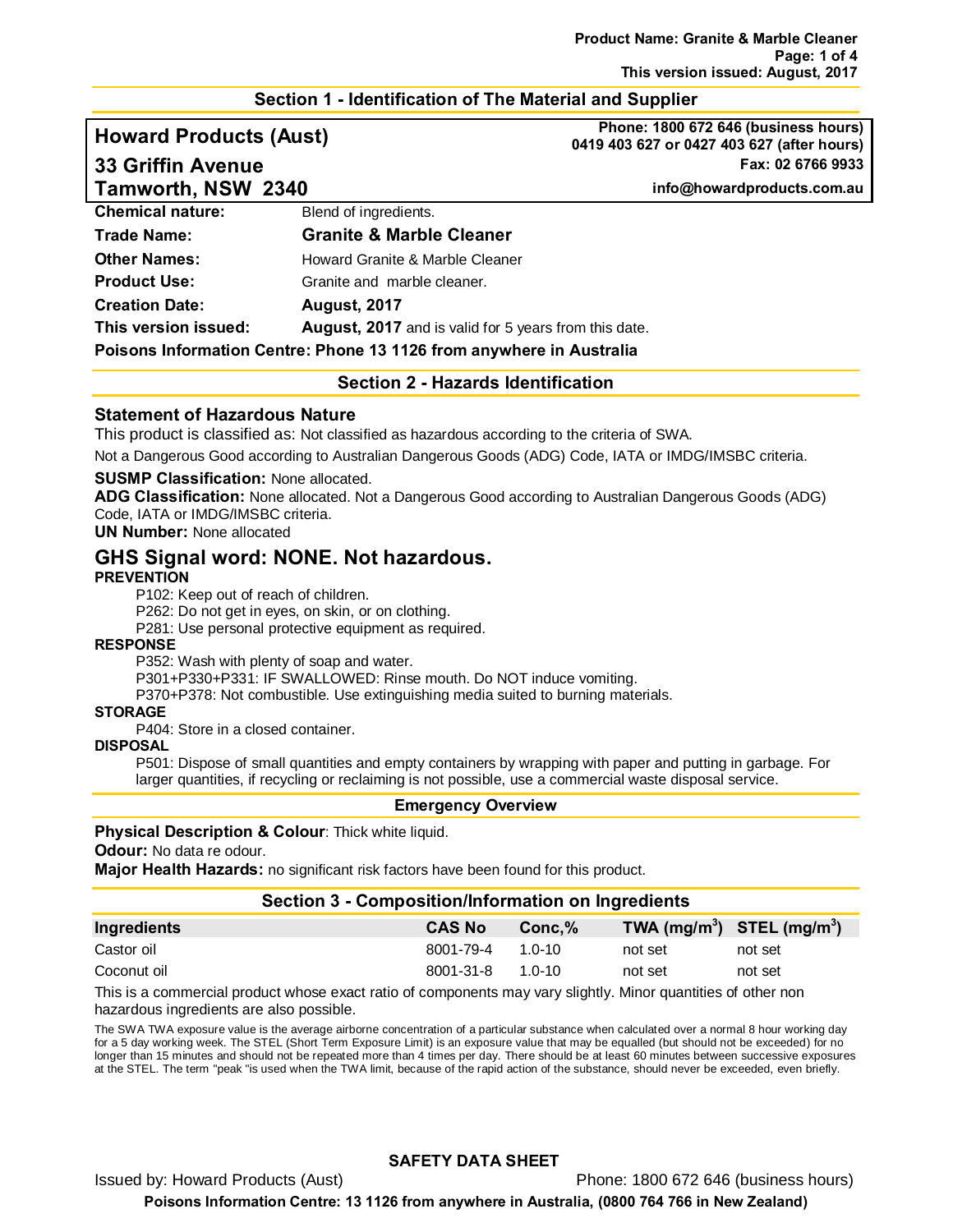#### **Section 4 - First Aid Measures**

## **General Information:**

You should call The Poisons Information Centre if you feel that you may have been poisoned, burned or irritated by this product. The number is 13 1126 from anywhere in Australia (0800 764 766 in New Zealand) and is available at all times. Have this SDS with you when you call.

**Inhalation:** First aid is not generally required. If in doubt, contact a Poisons Information Centre or a doctor. **Skin Contact:** Irritation is unlikely. However, if irritation does occur, flush with lukewarm, gently flowing water for 5 minutes or until chemical is removed.

**Eye Contact:** No effects expected. If irritation does occur, flush contaminated eye(s) with lukewarm, gently flowing water for 5 minutes or until the product is removed. Obtain medical advice if irritation becomes painful or lasts more than a few minutes. Take special care if exposed person is wearing contact lenses.

**Ingestion:** If product is swallowed or gets in mouth, do NOT induce vomiting; wash mouth with water and give some water to drink. If symptoms develop, or if in doubt contact a Poisons Information Centre or a doctor.

## **Section 5 - Fire Fighting Measures**

**Fire and Explosion Hazards**: The major hazard in fires is usually inhalation of heated and toxic or oxygen deficient (or both), fire gases. There is no risk of an explosion from this product under normal circumstances if it is involved in a fire.

Fire decomposition products from this product are not expected to be hazardous or harmful.

**Extinguishing Media:** Not combustible. Use extinguishing media suited to burning materials.

**Fire Fighting:** If a significant quantity of this product is involved in a fire, call the fire brigade.

| Flash point:                     | No data  |
|----------------------------------|----------|
| <b>Upper Flammability Limit:</b> | No data. |
| <b>Lower Flammability Limit:</b> | No data. |
| <b>Autoignition temperature:</b> | No data. |
| <b>Flammability Class:</b>       | No data. |

#### **Section 6 - Accidental Release Measures**

**Accidental release:** This product is sold in small packages, and the accidental release from one of these is not usually a cause for concern. For minor spills, clean up, rinsing to sewer and put empty container in garbage. Although no special protective clothing is normally necessary because of occasional minor contact with this product, it is good practice to wear impermeable gloves when handling chemical products. In the event of a major spill, prevent spillage from entering drains or water courses and call emergency services.

## **Section 7 - Handling and Storage**

**Handling:** Keep exposure to this product to a minimum, and minimise the quantities kept in work areas. Check Section 8 of this SDS for details of personal protective measures, and make sure that those measures are followed. The measures detailed below under "Storage" should be followed during handling in order to minimise risks to persons using the product in the workplace. Also, avoid contact or contamination of product with incompatible materials listed in Section 10.

**Storage:** Make sure that containers of this product are kept tightly closed. Make sure that the product does not come into contact with substances listed under "Incompatibilities" in Section 10. Some liquid preparations settle or separate on standing and may require stirring before use. Check packaging - there may be further storage instructions on the label.

## **Section 8 - Exposure Controls and Personal Protection**

The following Australian Standards will provide general advice regarding safety clothing and equipment: Respiratory equipment: **AS/NZS 1715**, Protective Gloves: **AS 2161**, Occupational Protective Clothing: AS/NZS 4501 set 2008, Industrial Eye Protection: **AS1336** and **AS/NZS 1337**, Occupational Protective Footwear: **AS/NZS2210**.

#### **SWA Exposure Limits TWA (mg/m3**

**) STEL (mg/m3 )** Exposure limits have not been established by SWA for any of the significant ingredients in this product.

No special equipment is usually needed when occasionally handling small quantities. The following instructions are for bulk handling or where regular exposure in an occupational setting occurs without proper containment systems. **Ventilation:** No special ventilation requirements are normally necessary for this product. However make sure that the work environment remains clean and that vapours and mists are minimised.

**Eye Protection:** Eye protection such as protective glasses or goggles is recommended when this product is being used.

## **SAFETY DATA SHEET**

Issued by: Howard Products (Aust) Phone: 1800 672 646 (business hours)

**Poisons Information Centre: 13 1126 from anywhere in Australia, (0800 764 766 in New Zealand)**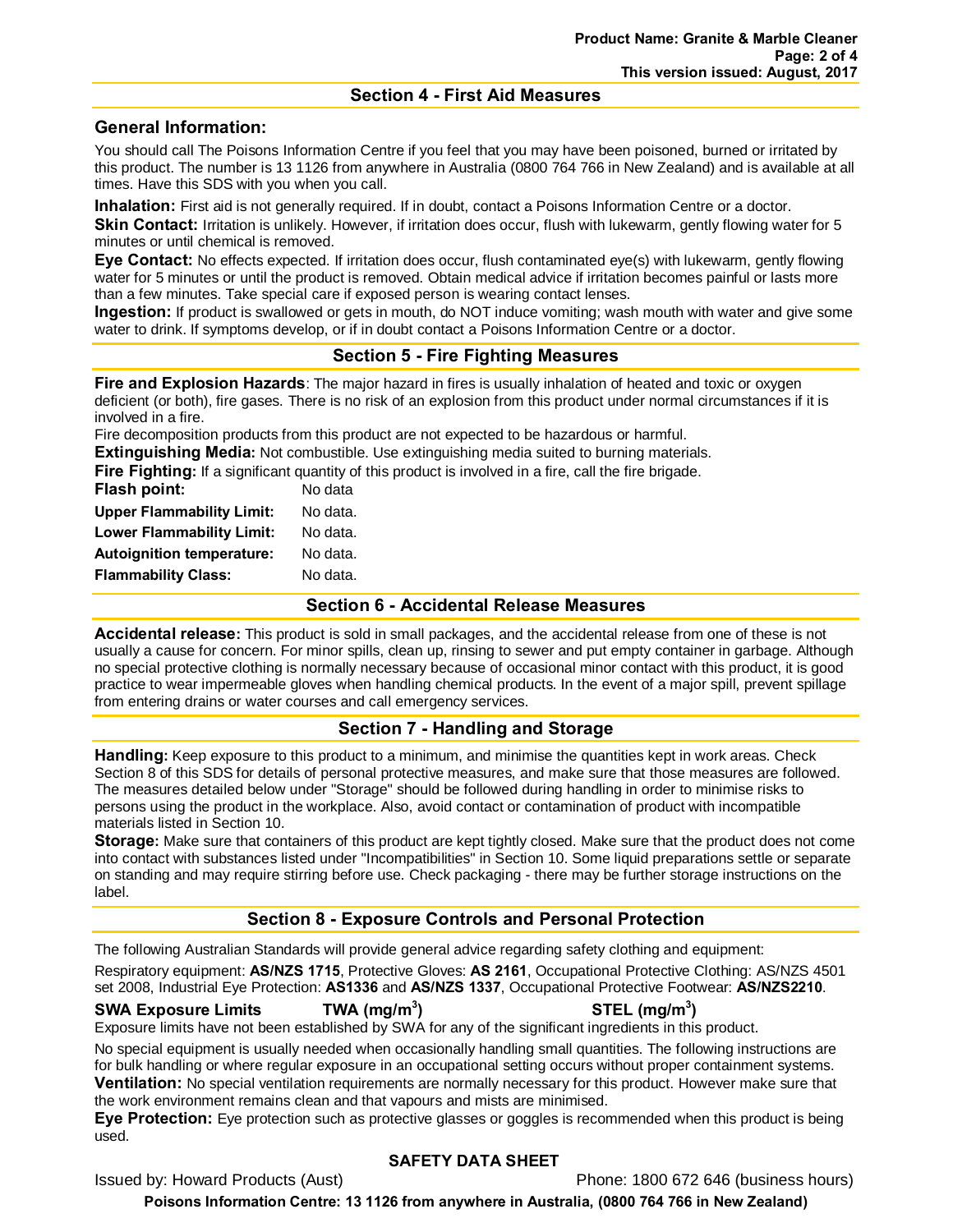#### **Product Name: Granite & Marble Cleaner Page: 3 of 4 This version issued: August, 2017**

**Skin Protection:** The information at hand indicates that this product is not harmful and that normally no special skin protection is necessary. However, we suggest that you routinely avoid contact with all chemical products and that you wear suitable gloves (preferably elbow-length) when lengthy skin contact is likely.

**Protective Material Types:** We suggest that protective clothing be made from the following materials: rubber. **Respirator:** Usually, no respirator is necessary when using this product. However, if you have any doubts consult the Australian Standard mentioned above.

Safety deluge showers should, if practical, be provided near to where this product is being handled commercially.

## **Section 9 - Physical and Chemical Properties:**

| <b>Physical Description &amp; colour:</b> | Thick white liquid. |
|-------------------------------------------|---------------------|
| Odour:                                    | No data re odour.   |
| <b>Boiling Point:</b>                     | >100°C at 100kPa    |
| <b>Freezing/Melting Point:</b>            | $-0.5^{\circ}$ C    |
| <b>Volatiles:</b>                         | No data.            |
| <b>Vapour Pressure:</b>                   | <6.6 kPa            |
| <b>Vapour Density:</b>                    | ا>                  |
| <b>Specific Gravity:</b>                  | 1.009               |
| <b>Water Solubility:</b>                  | Miscible.           |
| pH:                                       | 9.84                |
| <b>Volatility:</b>                        | No data.            |
| <b>Odour Threshold:</b>                   | No data.            |
| <b>Evaporation Rate:</b>                  | No data.            |
| <b>Coeff Oil/water Distribution:</b>      | No data             |
| <b>Autoignition temp:</b>                 | No data.            |

#### **Section 10 - Stability and Reactivity**

**Reactivity:** This product is unlikely to react or decompose under normal storage conditions. However, if you have any doubts, contact the supplier for advice on shelf life properties.

**Conditions to Avoid:** Keep containers tightly closed.

**Incompatibilities:** No particular Incompatibilities.

**Fire Decomposition:** Combustion forms carbon dioxide, and if incomplete, carbon monoxide and possibly smoke. Water is also formed. Carbon monoxide poisoning produces headache, weakness, nausea, dizziness, confusion, dimness of vision, disturbance of judgment, and unconsciousness followed by coma and death.

**Polymerisation:** This product will not undergo polymerisation reactions.

## **Section 11 - Toxicological Information**

# **Local Effects:**

**Target Organs:** There is no data to hand indicating any particular target organs.

#### **Classification of Hazardous Ingredients**

Ingredient **Risk Phrases** 

No ingredient mentioned in the HSIS Database is present in this product at hazardous concentrations.

#### **Potential Health Effects**

#### **Inhalation:**

**Short Term Exposure:** Available data indicates that this product is not harmful. In addition product is unlikely to cause any discomfort or irritation.

**Long Term Exposure:** No data for health effects associated with long term inhalation.

## **Skin Contact:**

**Short Term Exposure:** Available data indicates that this product is not harmful. It should present no hazards in normal use. However product may be mildly irritating, but is unlikely to cause anything more than mild discomfort which should disappear once contact ceases.

**Long Term Exposure:** No data for health effects associated with long term skin exposure.

## **Eye Contact:**

**Short Term Exposure:** This product may be irritating to eyes, but is unlikely to cause anything more than mild transient discomfort.

## **SAFETY DATA SHEET**

Issued by: Howard Products (Aust) **Phone: 1800 672 646 (business hours)** 

**Poisons Information Centre: 13 1126 from anywhere in Australia, (0800 764 766 in New Zealand)**